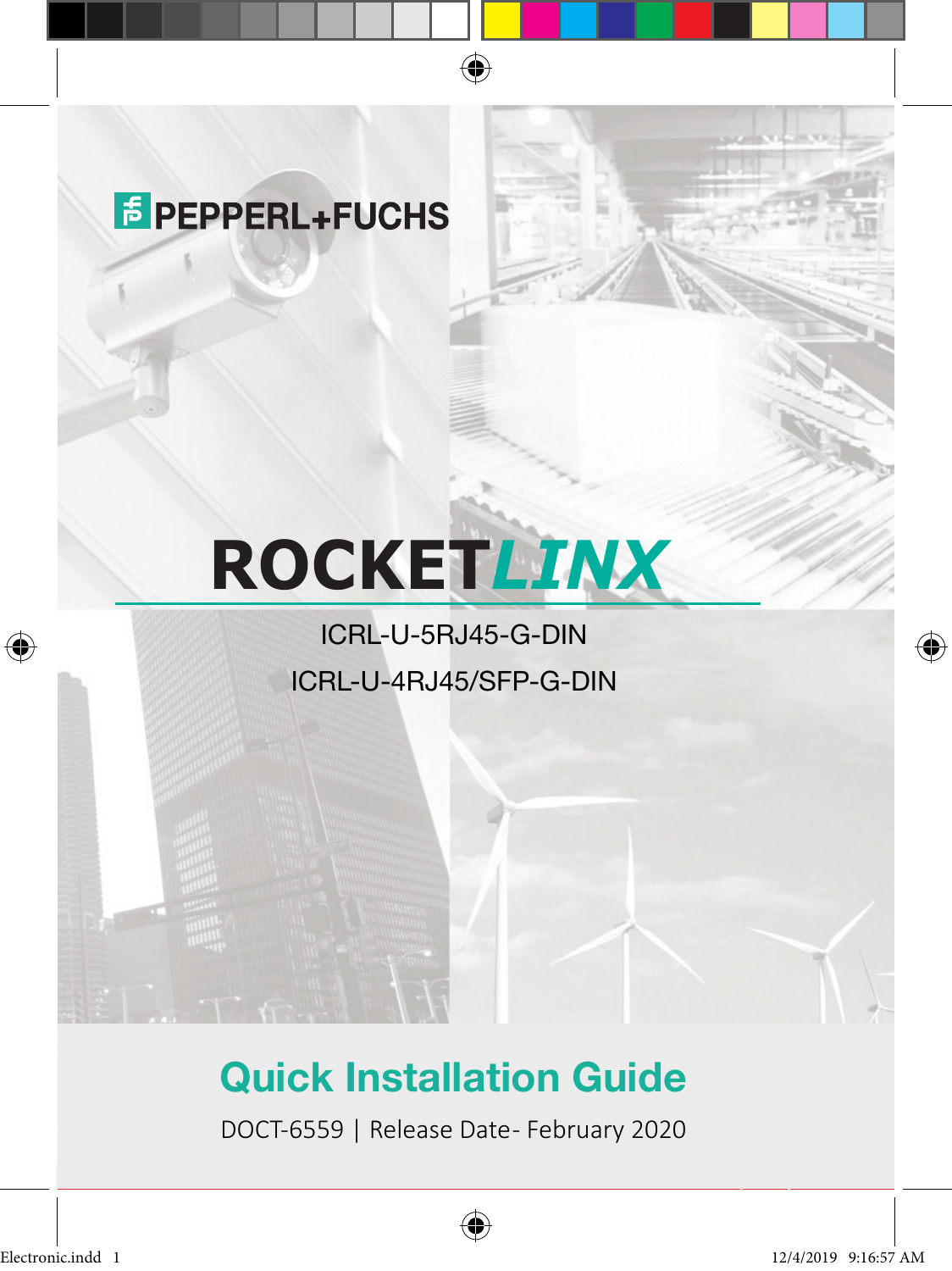

#### Introduction

ICRL-U-5RJ45-G-DIN and ICRL-U-4RJ45/SFP-G-DIN are a compact size Ethernet unmanaged Gigabit switches, which ensure high switching performance and easy installation. Along with its high switching performance, it supports multiple internal performance features, such as 9K bytes Jumbo Frame, Flow Control, and it ensures quality traffic transmission.

The ICRL-U-5RJ45-G-DIN provides five 10/100/1000T(X) RJ45 ports. The ICRL-U-4RJ45/SFP-G-DIN provides four 10/100/1000T(X) RJ45 ports and one 1000BASE-F(X) SPF port.

The switch provides a rugged metal case design (IP31) to operate in harsh environments (-40 to 75°C).

It features one relay output to alarm users if power fails.

#### Wiring the Power Inputs

The switch provide power redundancy and polarity reverse protection. Use a UL Listed power supply with a recommended working voltage of 24VDC with an input range of 10-60VDC.

PWR1 and PWR2 are dual power inputs that can be connected to power sources simultaneously. When the primary power source fails (PWR1), the system automatically switches to the secondary power source (PWR2), preventing any power interruption.

Both of PWR1 and PWR2 support positive electricity and negative electricity power systems. Please notice the power system for PWR1 and PWR2 only accept either positive or negative electricity power system at one time



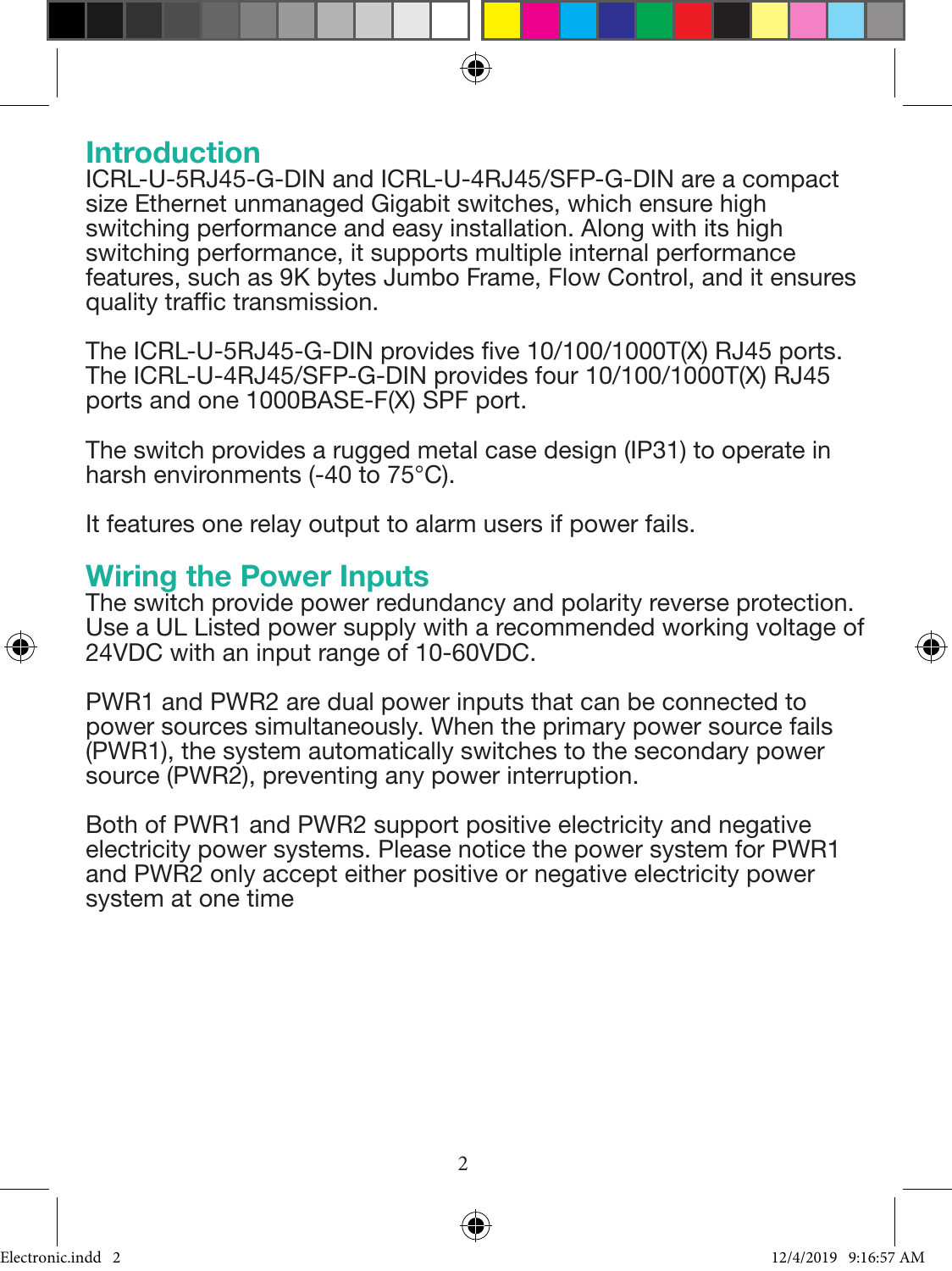1. Insert the positive and negative wires into the V+ and V- contact on the terminal block connector.

◈

2. Tighten the wire-clamp screws to prevent the power wires loosened.



#### Wiring the Relay Output (DO)

The relay output contacts are in the middle of the terminal block connector as shown below. Insert the wires as show below to connect the relay output alarm so that it detects power fault and avoids forming a short-circuit.

Note: The relay contact only support 1A current, 24VDC. Pepperl+Fuchs does not recommend apply higher voltage and current that over this specification.



⊕

♠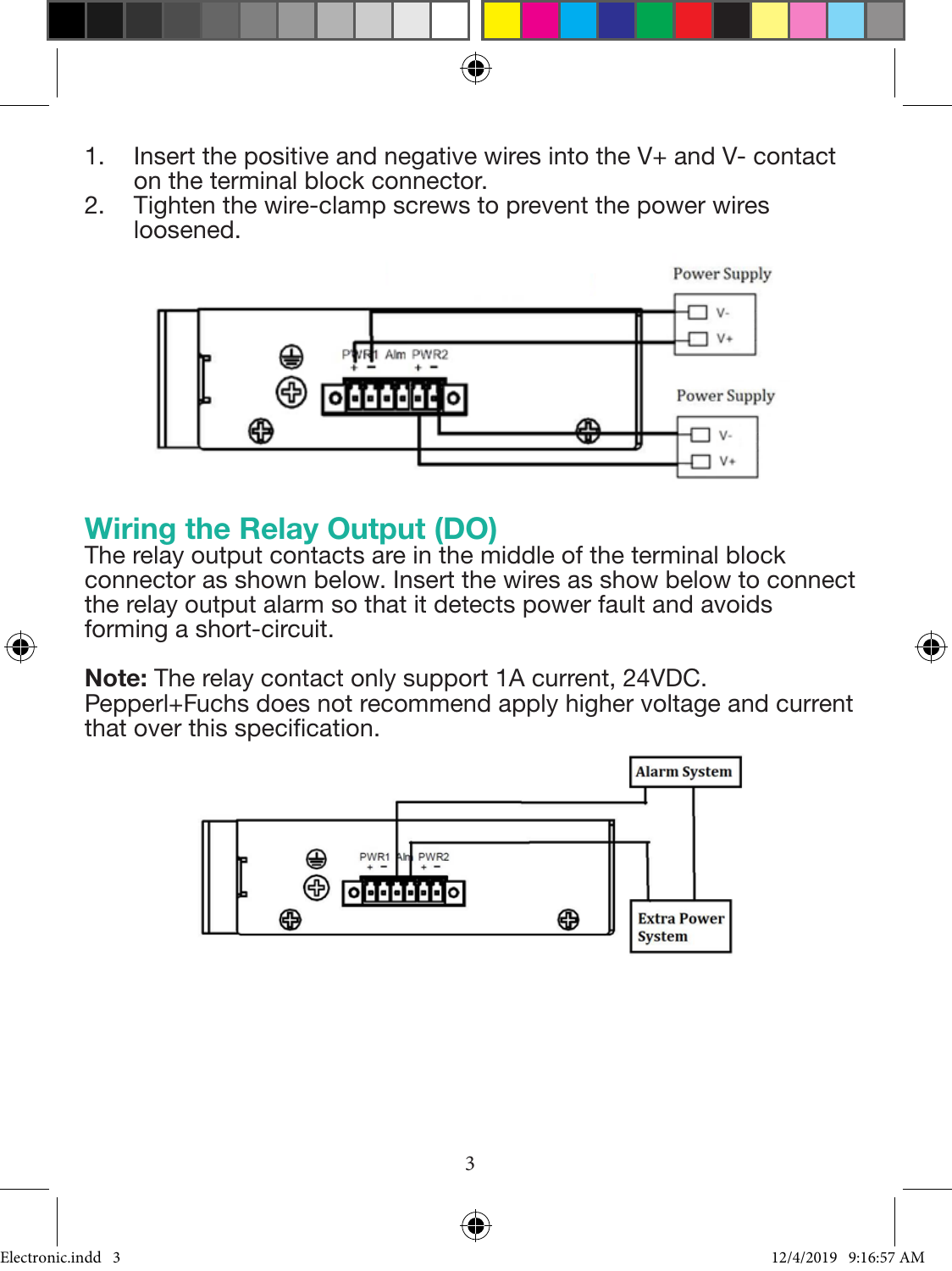#### Connecting to Network

Connect one end of an RJ45 Ethernet cable into the UTP port of switch, while the other end is connected to the attached networking device. The UTP port supports the auto MDI/MDIX function.

⊕

Ethernet cables are categorized into unshielded twisted-pair (UTP) and shielded twisted-pair (STP) cables. Category 3, 4, 5 Ethernet cables are suitable for systems with 10 Mbps transmission speed. For systems with 100/1000 Mbps transmission speed, Category 5e or Category 6 Ethernet cables are the only suitable specifications for this environment. Also make sure that the distance between each node cannot be longer than 100 meters (328 feet).





The ICRL-U-4RJ45/SFP-G-DIN SFP port supports hot-swapping and you can change the SFP fiber transceiver without system power off. This feature is useful for field site installations if the fiber signal cannot attach the other end device - just change to a different SFP transceiver type with



larger power launch power budget. The SFP port accepts a standard Gigabit MINI GBIC SFP transceiver. Plug in the SFP transceiver and cross-connect the transmit channel at each end to receive channel at the opposite end.

⊕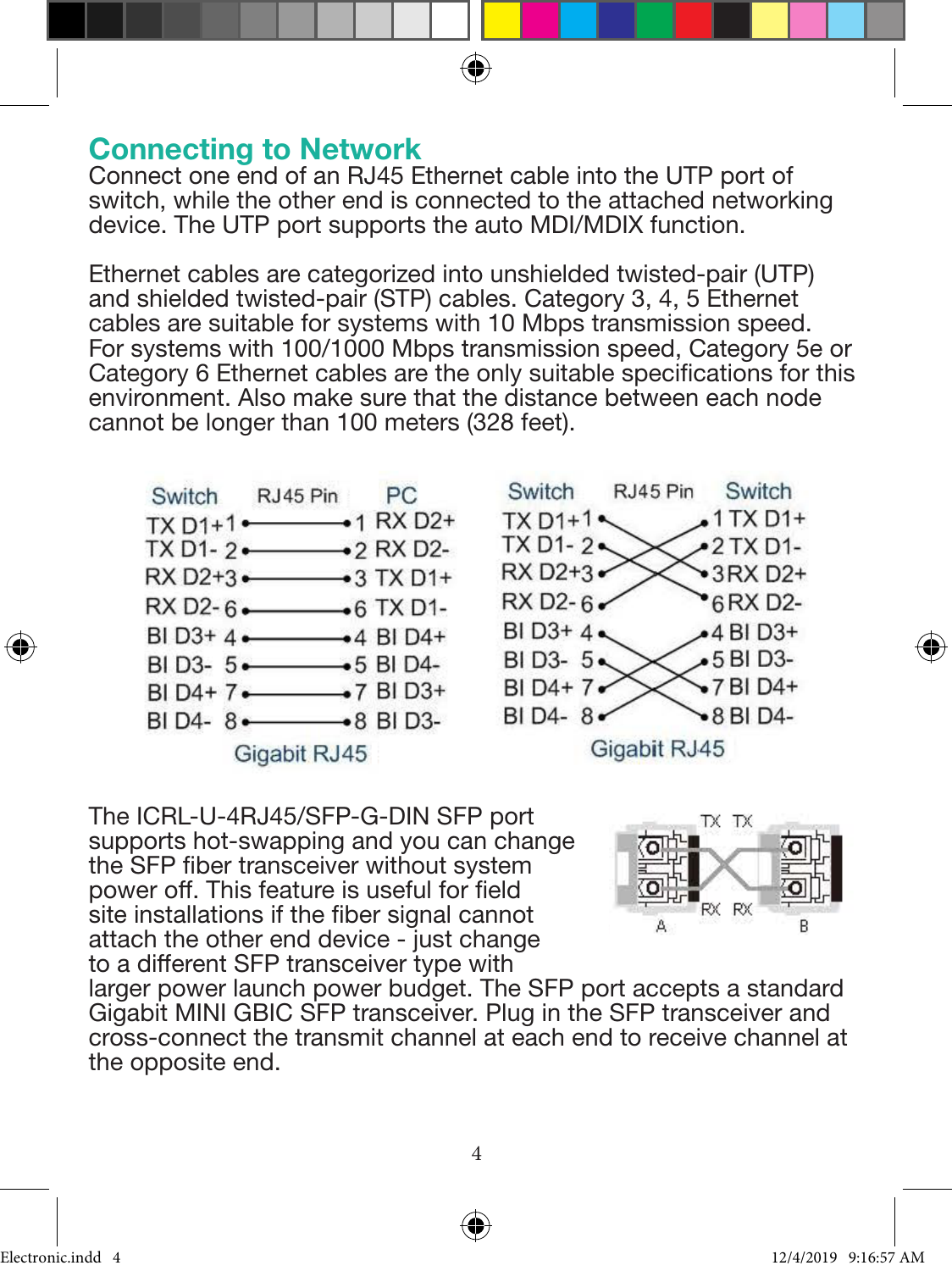

 ATTENTION This is a Class 1 Laser/LED product. Do not look into the Laser/LED beam.

◈

#### LEDs

The LNK / ACT LED turns on for link up and blinks for packet transmit and receive. The Speed LED turns on for Gigabit link and turns off for 10/100Mbps link.

| LED                                                                | Color                | <b>Function</b>        |
|--------------------------------------------------------------------|----------------------|------------------------|
| P <sub>1</sub> , P <sub>2</sub>                                    | Green                | Power $(1,2)$ on       |
| $P-F$                                                              | Red                  | Power failure (1 or 2) |
| $1-5$<br>(ICRL-U-5RJ45-G-DIN)<br>l 1-4<br>(ICRL-U-4RJ45/SFP-G-DIN) | Green                | Link                   |
|                                                                    | <b>Flashes Green</b> | Activity               |
|                                                                    | Amber                | Gigabit speed          |
| l SFP<br>(ICRL-U-4RJ45/SFP-G-DIN)                                  | Green                | Link                   |
|                                                                    | Flashes Green        | Activity               |

#### Grounding the Switch

There is one grounding screw on the bottom side of switch. Connect the earth ground screw of the switch to the grounding surface to ensure safety and prevent noise.



⊕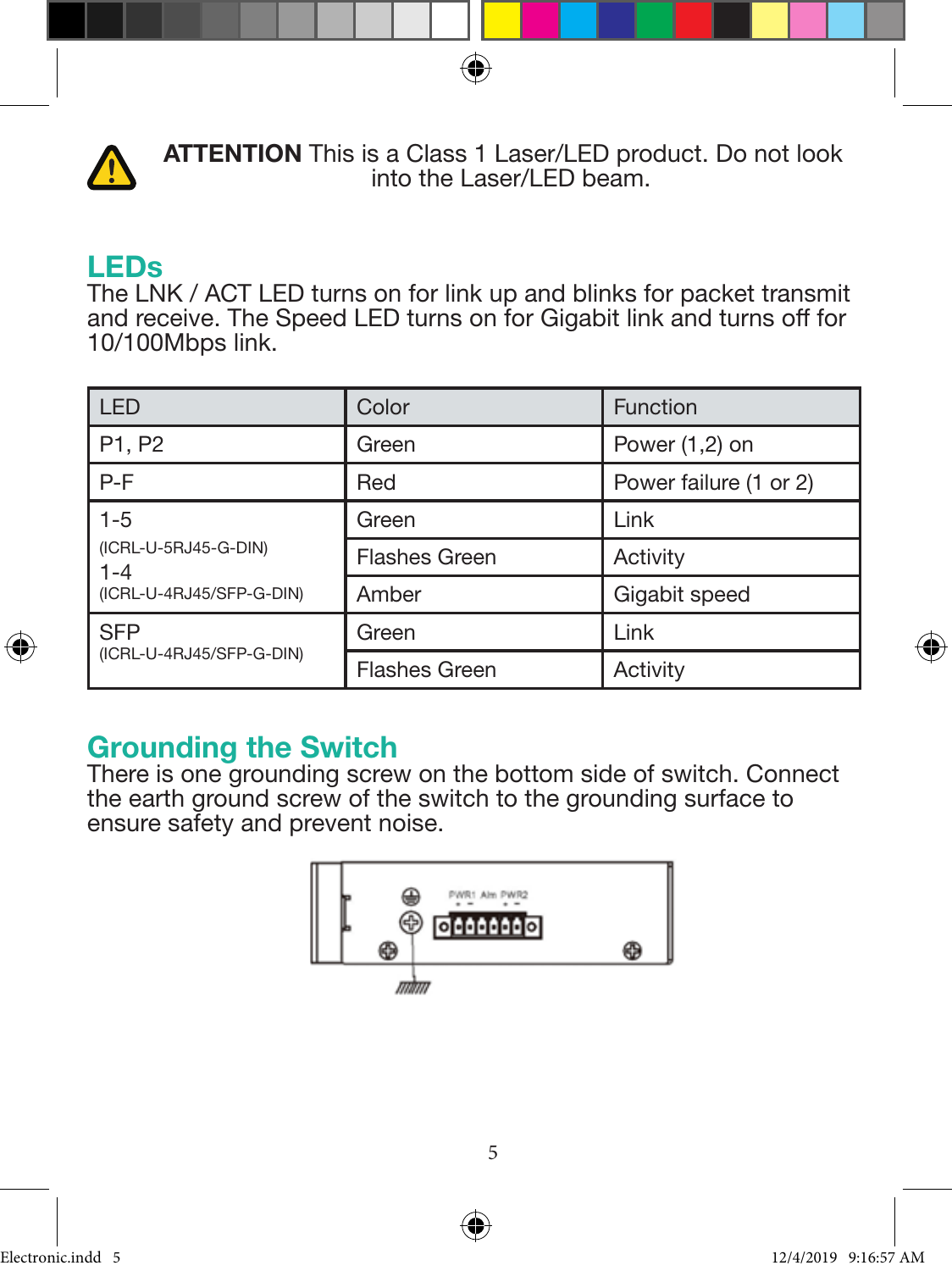

You can mount the switch on a DIN rail. The DIN rail clip is attached to the switch, which supports the EN 50022 DIN Rail standard.

⊕

- 1. Insert the upper end of DIN rail clip into the back of DIN rail track from its upper side.
- 2. Lightly push the bottom of DIN rail clip into the track.
- 3. Verify that the DIN rail clip is tightly attached on the track.



DIN EN 50022 DIN Rail Dimension

⊕